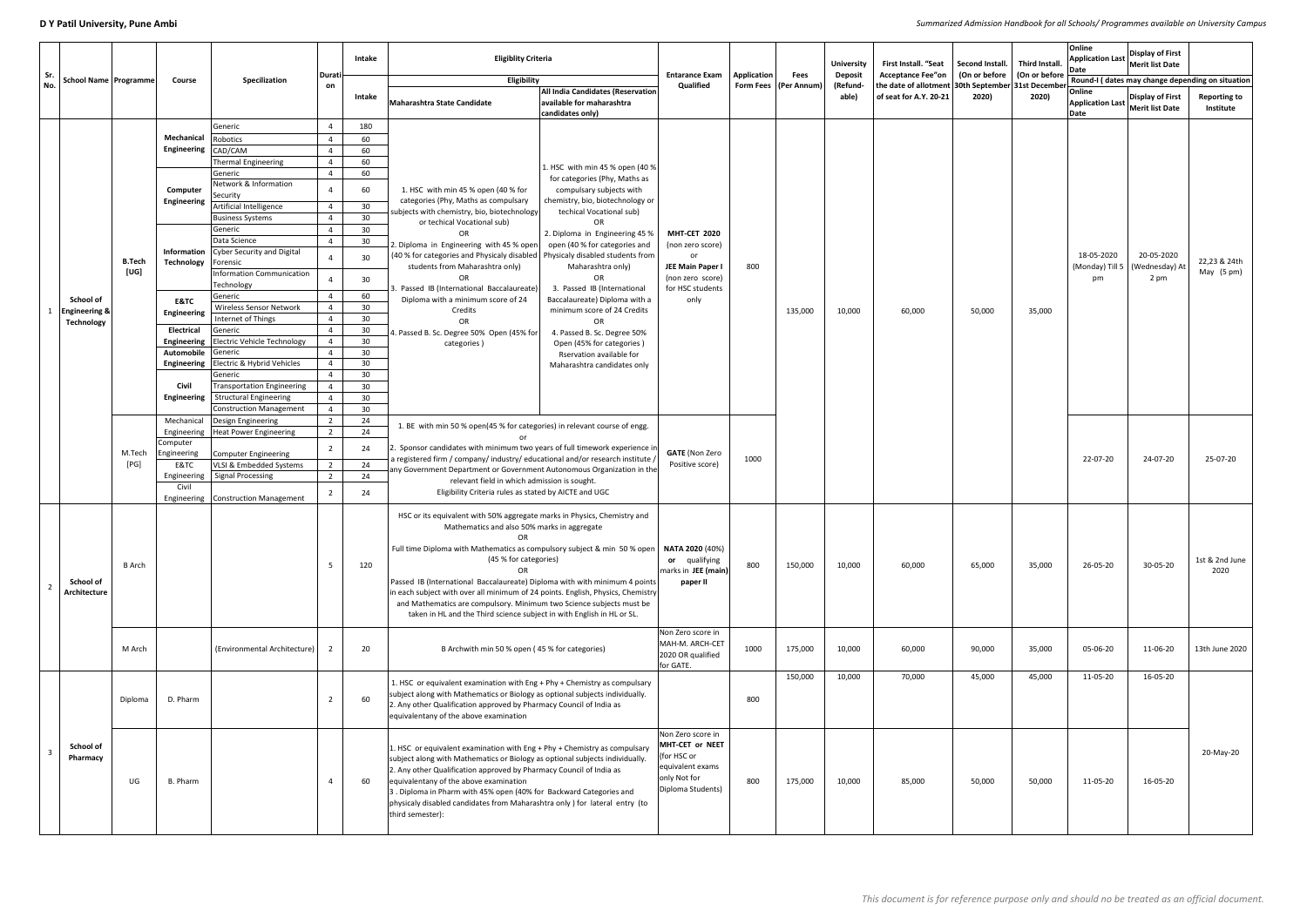**D Y Patil University, Pune Ambi** *Summarized Admission Handbook for all Schools/ Programmes available on University Campus*

| Sr.<br>No. |                                         |                                | Course                        | Specilization              | Durati<br>on | Intake                                       | <b>Eligiblity Criteria</b>                                                                                                                                                                                                                                                                                                                                                                                                                                                                                                                                                                                                                                                                                                                                                                                                                                                                                                                                                                                                                                                                                                                                                                                                                                                                                                                                                                                                                                                 | <b>Entarance Exam</b><br>Qualified                                                                                                                                                                                                              |                                                                                    | <b>Fees</b><br>Form Fees   (Per Annum)                                                                                                              | <b>University</b>                       | <b>First Install. "Seat</b><br><b>Deposit</b><br><b>Acceptance Fee"on</b><br>the date of allotment 30th September 31st December                                         | Second Install. Third Install.                                                                                                                                                                                                        | (On or before   (On or before | Online<br><b>Application Last</b><br> Date        | <b>Display of First</b><br>Merit list Date        |                                                  |
|------------|-----------------------------------------|--------------------------------|-------------------------------|----------------------------|--------------|----------------------------------------------|----------------------------------------------------------------------------------------------------------------------------------------------------------------------------------------------------------------------------------------------------------------------------------------------------------------------------------------------------------------------------------------------------------------------------------------------------------------------------------------------------------------------------------------------------------------------------------------------------------------------------------------------------------------------------------------------------------------------------------------------------------------------------------------------------------------------------------------------------------------------------------------------------------------------------------------------------------------------------------------------------------------------------------------------------------------------------------------------------------------------------------------------------------------------------------------------------------------------------------------------------------------------------------------------------------------------------------------------------------------------------------------------------------------------------------------------------------------------------|-------------------------------------------------------------------------------------------------------------------------------------------------------------------------------------------------------------------------------------------------|------------------------------------------------------------------------------------|-----------------------------------------------------------------------------------------------------------------------------------------------------|-----------------------------------------|-------------------------------------------------------------------------------------------------------------------------------------------------------------------------|---------------------------------------------------------------------------------------------------------------------------------------------------------------------------------------------------------------------------------------|-------------------------------|---------------------------------------------------|---------------------------------------------------|--------------------------------------------------|
|            |                                         | <b>School Name   Programme</b> |                               |                            |              |                                              | Eligibility                                                                                                                                                                                                                                                                                                                                                                                                                                                                                                                                                                                                                                                                                                                                                                                                                                                                                                                                                                                                                                                                                                                                                                                                                                                                                                                                                                                                                                                                |                                                                                                                                                                                                                                                 | Application                                                                        |                                                                                                                                                     | (Refund-                                |                                                                                                                                                                         |                                                                                                                                                                                                                                       |                               |                                                   |                                                   | Round-I (dates may change depending on situation |
|            |                                         |                                |                               |                            |              | Intake                                       | <b>All India Candidates (Reservation</b><br>available for maharashtra<br>Maharashtra State Candidate<br>candidates only)                                                                                                                                                                                                                                                                                                                                                                                                                                                                                                                                                                                                                                                                                                                                                                                                                                                                                                                                                                                                                                                                                                                                                                                                                                                                                                                                                   |                                                                                                                                                                                                                                                 |                                                                                    |                                                                                                                                                     | able)                                   | of seat for A.Y. 20-21                                                                                                                                                  | 2020)                                                                                                                                                                                                                                 | 2020)                         | Online<br><b>Application Last</b><br>Date         | <b>Display of First</b><br><b>Merit list Date</b> | <b>Reporting to</b><br>Institute                 |
|            |                                         | UG                             | <b>BBA</b>                    |                            |              | 60                                           | HSC (10+2) in (Any stream)<br><b>Equivalent Exam</b><br>Diploma(10+3) passed with Aggregate 45% for Open (40% for Categories)<br>Reservation available only for Maharashtra Candidates<br>HSC (10+2) in (Any stream) with English as One of the subject at HSC                                                                                                                                                                                                                                                                                                                                                                                                                                                                                                                                                                                                                                                                                                                                                                                                                                                                                                                                                                                                                                                                                                                                                                                                             | <b>NA</b>                                                                                                                                                                                                                                       | 800                                                                                | 90,000                                                                                                                                              | 10,000                                  | 40,000                                                                                                                                                                  | 30,000                                                                                                                                                                                                                                | 30,000                        | 26 May 2020 (5                                    |                                                   |                                                  |
|            | School of<br><b>Managemet</b>           |                                | BBA (HFS)                     |                            |              | 60                                           | <b>Equivalent Exam</b><br>Diploma(10+3)<br>with min 45% for Open (40% for Backward Categories Candidates and<br>physically disabled candidates from Maharashtra only) Reservation available<br>only for Maharashtra Candidates                                                                                                                                                                                                                                                                                                                                                                                                                                                                                                                                                                                                                                                                                                                                                                                                                                                                                                                                                                                                                                                                                                                                                                                                                                             |                                                                                                                                                                                                                                                 |                                                                                    |                                                                                                                                                     |                                         |                                                                                                                                                                         |                                                                                                                                                                                                                                       |                               | pm)                                               | 27 May 2020 (11<br>am)                            | 29/05/2020 to<br>31/05/2020                      |
|            |                                         | PG                             | <b>MBA</b><br><b>MCA</b>      |                            |              | 120                                          | Minimum three Years Bachelors Degree in any Discipline 50% aggregate or<br>equivalent (45% for Backward Categories)<br>Reservation available only for Maharashtra Candidates                                                                                                                                                                                                                                                                                                                                                                                                                                                                                                                                                                                                                                                                                                                                                                                                                                                                                                                                                                                                                                                                                                                                                                                                                                                                                               | CAT/MAT/XAT/GM<br>AT/CMAT/MH-MBA-<br>CET (Non Zero<br>Positive Score)                                                                                                                                                                           | 1000                                                                               | 1,50,000                                                                                                                                            | 10,000                                  | 80,000                                                                                                                                                                  | 40,000                                                                                                                                                                                                                                | 40,000                        | 28-05-20                                          | 30th May 2020                                     | 5th and 6th June                                 |
|            |                                         |                                |                               |                            |              |                                              | 120                                                                                                                                                                                                                                                                                                                                                                                                                                                                                                                                                                                                                                                                                                                                                                                                                                                                                                                                                                                                                                                                                                                                                                                                                                                                                                                                                                                                                                                                        | BCA / B.Sc./ B.Com./ B.A. with Mathematics as one of the subjects (at 10+2<br>level or at Graduation level exam ) with 50% Open (45% for Category<br>candidates from Maharashtra only)<br>Reservation available only for Maharashtra Candidates | MAH-CET 2020<br>(Non zero Positive<br>score)                                       | 1000                                                                                                                                                | 1,00,000                                | 10,000                                                                                                                                                                  | 50,000                                                                                                                                                                                                                                | 30,000                        | 30,000                                            |                                                   |                                                  |
|            |                                         |                                | <b>B</b> Des                  | <b>Product Design</b>      |              | 30                                           | $HSC (10+2)$<br>OR.<br>its Equivalent examination with English as compulsory subj with min 45 % for                                                                                                                                                                                                                                                                                                                                                                                                                                                                                                                                                                                                                                                                                                                                                                                                                                                                                                                                                                                                                                                                                                                                                                                                                                                                                                                                                                        | Qualified in<br>UCEED/NID 2020<br>OR Portfolio of<br>remarkable<br>achievements in Co-<br>Curricular & Extra-                                                                                                                                   | 800                                                                                | 2,00,000                                                                                                                                            | 10,000                                  | 90,000                                                                                                                                                                  | 70,000                                                                                                                                                                                                                                | 50,000                        | 1st, June 2020                                    |                                                   |                                                  |
|            | <b>School of</b><br><b>Design</b>       | UG                             |                               | <b>Graphic Design</b>      |              | 30                                           | Open (40 % for Categories)<br>Diploma in Engg with min 45 % for Open (40% for Categories)                                                                                                                                                                                                                                                                                                                                                                                                                                                                                                                                                                                                                                                                                                                                                                                                                                                                                                                                                                                                                                                                                                                                                                                                                                                                                                                                                                                  | <b>Curricular Activities</b><br>and qualified in<br>written test<br>conducted at DYPU<br>(DYP-DAT)                                                                                                                                              |                                                                                    |                                                                                                                                                     |                                         |                                                                                                                                                                         |                                                                                                                                                                                                                                       |                               | (5 pm)                                            | 5th, June 2020                                    | 6th, 7th, 8th,<br>June 2020 (9 am<br>Onwards)    |
|            |                                         |                                |                               |                            |              |                                              | Entrance Test DYP-DAT 2020 for admission of B. Design Programme at DYPU will be scheduled and intimated to interested candidates well in advance.                                                                                                                                                                                                                                                                                                                                                                                                                                                                                                                                                                                                                                                                                                                                                                                                                                                                                                                                                                                                                                                                                                                                                                                                                                                                                                                          |                                                                                                                                                                                                                                                 |                                                                                    |                                                                                                                                                     |                                         |                                                                                                                                                                         |                                                                                                                                                                                                                                       |                               |                                                   |                                                   |                                                  |
|            | School of<br>Hospitality                | UG                             | BSc-HS)                       | <b>Hospitality Studies</b> |              | 60                                           | HSC or Equivalent Exam (Any stream)<br>(Arts/Science/ Commerce/ Humanities/ MCVC) with English as One of the<br>subject at HSC having 45% Aggregate marks (40% for Backward Class category                                                                                                                                                                                                                                                                                                                                                                                                                                                                                                                                                                                                                                                                                                                                                                                                                                                                                                                                                                                                                                                                                                                                                                                                                                                                                 | <b>NA</b>                                                                                                                                                                                                                                       | 800                                                                                | 90,000                                                                                                                                              | 10,000                                  | 50,000                                                                                                                                                                  | 25,000                                                                                                                                                                                                                                | 25,000                        | 26th May 2020   28th May 2020                     |                                                   |                                                  |
|            | and Tourism<br><b>Studies</b>           |                                | BSc-CM                        | <b>Culinary Management</b> |              | 60                                           | Candidates from Maharashtra only)<br>Reservation available<br>only for Maharashtra Candidates                                                                                                                                                                                                                                                                                                                                                                                                                                                                                                                                                                                                                                                                                                                                                                                                                                                                                                                                                                                                                                                                                                                                                                                                                                                                                                                                                                              | <b>NA</b>                                                                                                                                                                                                                                       |                                                                                    |                                                                                                                                                     |                                         |                                                                                                                                                                         |                                                                                                                                                                                                                                       |                               |                                                   |                                                   | 29th, 30th & 31st<br>May 2020                    |
|            | <b>College of</b><br><b>Agriculture</b> | UG                             | B. SC. (Hons.)<br>Agriculture | Agriculture                |              | 120<br>(96)<br>through<br>CAP)<br>&<br>Quota | L. Candidates must have passed the qualifying examination<br>(12th Std. Science) with minimum 50% marks for General<br>category (Open) and minimum 40% marks in aggregate for<br>reserved categories (SC/ST/VJa/NTb/NTc/NTd/OBC/ SBC/SEBC/<br>EWS/Handicapped).<br>2. XII Std. (Science) passed in 10+2 pattern from Maharashtra State Board of<br>Higher Secondary Education or an equivalent Examination, with PCB or PCMB<br>or PCM or Inter (Agriculture) and passed with English.<br>3. Common Entrance Examination i.e. MHT-CET/ JEE/ NEET/ AIEEA-UG<br>organized by competent authority during year 2020-21 in PCB or PCM subject.<br>I. Candidates from outside of Maharashtra State who have passed qualifying<br>examination of XII Std. (Science) or equivalent with Botany and Zoology<br>instead of Biology are also eligible.<br>5. The highest marks of entrance examination will be considered in case of<br>24 Institute candidate appearing more than one entrance examination.<br>6. NEET Common admission entrance examination is also available in Physics,<br>Chemistry and Biotechnology group but this group of NEET Common<br>admission entrance examination will not be considered for admission.<br>7. The changes will be made in admission eligibility as per government<br>resolution issued time to time.<br>(It is mandatory to apply the online application form on MCAER, Pune website<br>for both Maharashtra or Other state candidate) | MHT-CET/ JEE/<br>NEET/ AIEEA-UG                                                                                                                                                                                                                 | apply<br>the<br>forms<br>online<br>paid<br>the<br>fees<br>to the<br>MCAER,<br>Pune | Candidates   As approved<br>by Fee<br>Regulating<br>Authority.<br>Awaited for<br>academic<br>year 2020-<br>21.<br>Last year<br>Fees<br>$(78,000/-)$ | As per the<br>MCAER, Pune<br>Prospectus | As per the guidelines of MCAER, Pune (Prospectus)<br>EWS) are eligible for category scholorships as per the<br>The tuition fees are recoverd through these scholorships | for I term & II term<br>(50 % after confirmation of admition for<br>I term)<br>(remaining 50% during the registration of<br>II term)<br>The reserved category candidates<br>(SC/ST/VJa/NTb/NTc/NTd/OBC/ SBC/SEBC/<br>Govt. provisions |                               | As per the guidelines of MCAER, Pune (Prospectus) |                                                   |                                                  |
|            |                                         |                                |                               |                            |              |                                              | and for both CAP Quota & Institute Quata candidates.                                                                                                                                                                                                                                                                                                                                                                                                                                                                                                                                                                                                                                                                                                                                                                                                                                                                                                                                                                                                                                                                                                                                                                                                                                                                                                                                                                                                                       |                                                                                                                                                                                                                                                 |                                                                                    |                                                                                                                                                     |                                         |                                                                                                                                                                         |                                                                                                                                                                                                                                       |                               |                                                   |                                                   |                                                  |